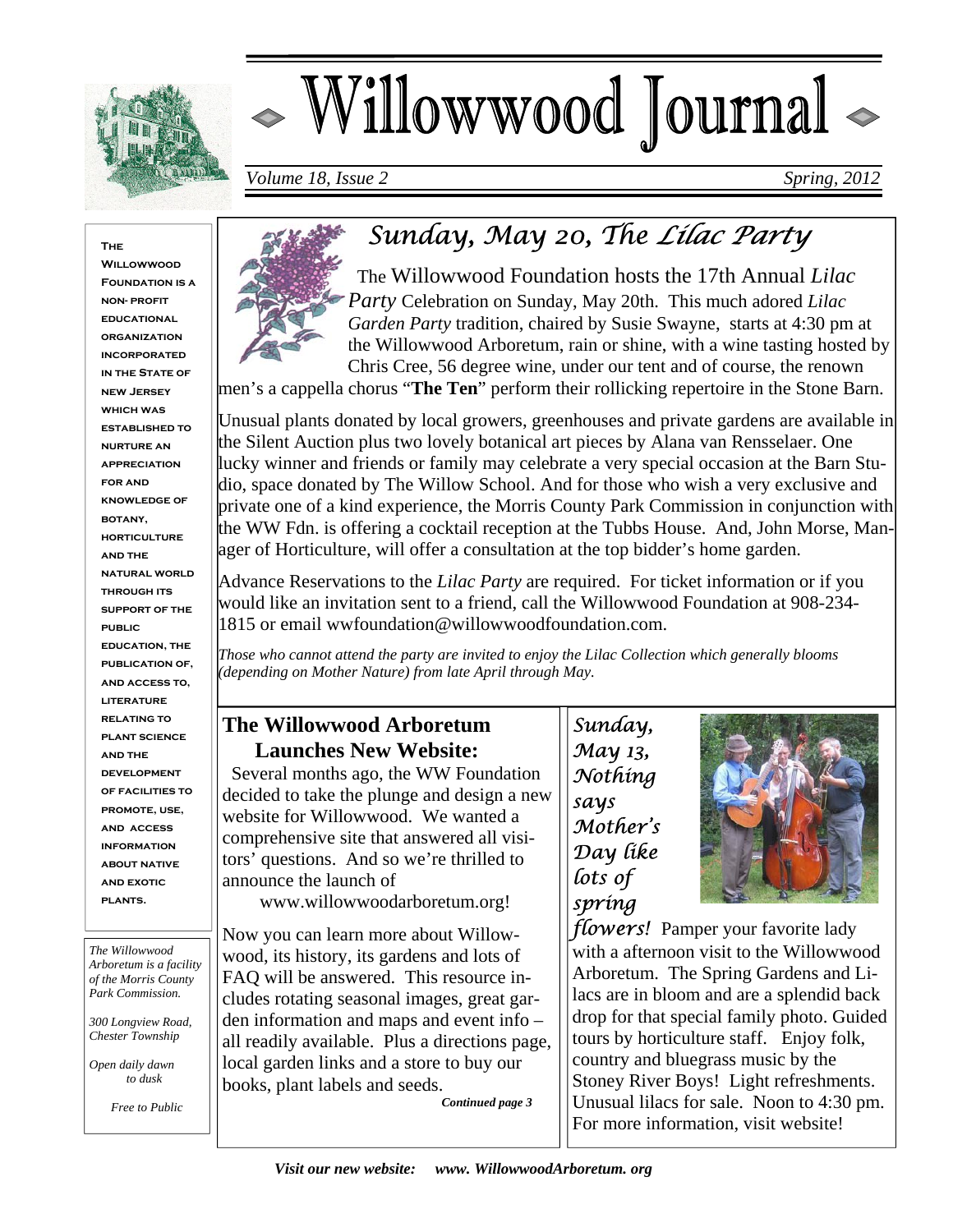# *Lilacs, Lilacs, Lilacs*...In

the *Lilac Party* tradition, a gift of a lilac will be distributed to all our guests. Pamela Wilson, Propagator, has selected:

*For our Benefactors and Patrons: We offer two very interesting varieties:* 

The Syringa vulgaris 'Agincourt Beauty' has deep purple fragrant single flowers with very large florets—in fact the largest of all



lilacs. It is one of the best purple available today. This lilac cultivar is an upright, deciduous shrub that is easily grown in full sun.



Syringa vulgaris 'Belle de Nancy' is a deciduous shrub with leaves that are medium green, ovate to heartshaped, up to 5 inches long. Flowers

of Belle de Nancy are mauve and double. This species is sometimes referred to as French lilac that most of us are familiar with. Offers extremely fragrant lilac flowers, on 4 to 8 inch dense panicles, appearing in late spring to early summer.

#### *Our Sponsors may choose one of the following:*

Syringa vulgaris 'Bridal Memories': As the name suggests, the flowers are white (creamy white in this case) and like the bride before she said her



vows, single. Fragrant blooms Mid Spring to Late Spring/Early Summer.

Syringa vulgaris 'Burgundy Queen': A



sensational new lilac with burgundy red single florets. Flowers a week earlier than most. lilacs. A lovely new variety.



Syringa vulgaris 'President Lincoln' is considered the best blue lilac, a classic favorite with orchid-colored buds that open to loose trusses of single, blue-lavender

flowers carrying a heady, lilac fragrance.

Syringa vulgaris 'Violetta' offersdouble, fragrant, old fashioned/ heritage, showy, deep violet flowers. A French lilac cultivated since 1563.





Syringa vulgaris 'Prairie Petite' offers intoxicating scent, lovely pink flowers that fade to lavender and is a dense shrub under 4' high.





clusters of fragrant, single lavender flowers Mid-season bloomer typically flowers in mid-May.

#### *In bloom and coming soon***:**

Cherries, Magnolias — now Crabapple trees, lilacs—mid April, through May

#### $\sim$ *Coming this summer:*

*The Cottage Garden*– Ever changing, traditional florals with perennials, annuals, flowering bulbs and interesting heirloom veggies.

*The Rosarie—*Spectacular Mediterranean colorations, herbs, spiky foliage plants and other plantings that thrive in a sunny, protected exposure plus many new plants this season.

*The "Lilac Party"* 



*Sunday , May 20, 2012* 

4:30 pm

**Wine Tasting by Master of Wine, Chris Cree** 

 **a cappella music by "The Ten"** 

Thank you !

Peapack Gladstone Bank

\* 56 degree wine Morris County Park Commission Tree Tech, Inc.

\* Silent Auction: Many wonderful surprise plants from growers and private collections. Botanical Artwork<br><del>कृष्ण्यान्यान्यान्यान्यान्यान्यान्यान्या</del>

**Thank you** To the friends of Willowwood who recently made generous donations this winter to help fund the Arboretum "*Wish List*":

#### **Benefactors:**

l.<br>°°

 $\frac{8}{20}$ 

 $\frac{1}{20}$ 

 $\frac{1}{20}$ 

Mr. & Mrs. Patrick Lonergan **Sponsors** 

- Mr. & Mrs. W. Gerald Grimm
- Mr. and Mrs. Robert Holland
- Mr. Marshall M. Jeanes
- Mr. & Mrs. P. L'Hommedieu
- Pierson Family Fdn. Inc.
- Mr. R. Fenn Putman
- **Lilac Party:**   $\frac{1}{20}$ 
	- Mr. Oliver Filley

Many thanks for your help!

- ဖုိ - ဖုိ - ဖုိ - ဖုိ - ဖုိ - ဖုိ - ဖုိ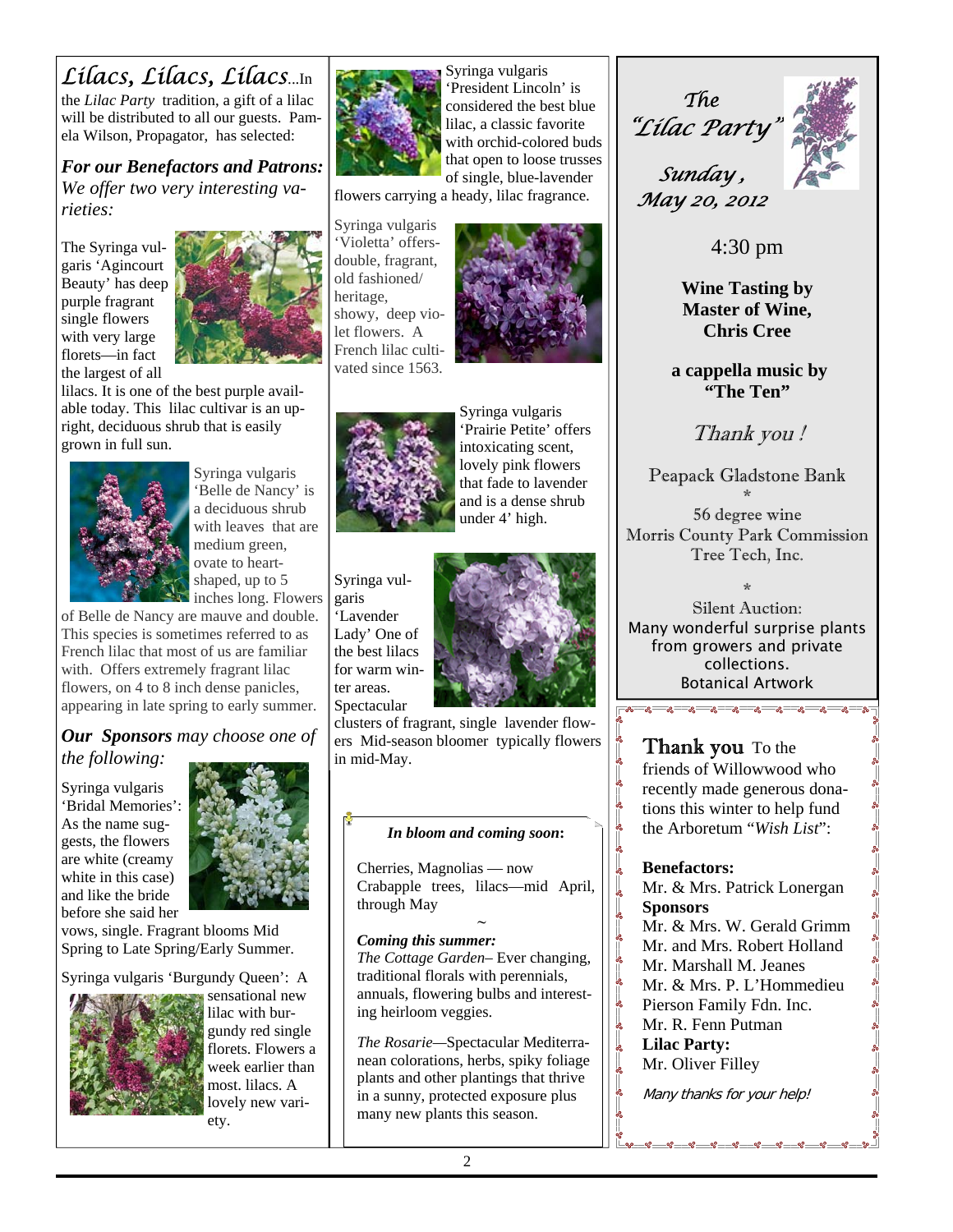#### **Wanted: Gardeners**

Maintaining the beautiful gardens at the Willowwood Arboretum and now Bamboo Brook takes constant dedication and enthusiastic teamwork. The hands on *GardenWorks* program brings volunteers to the gardens one weekday morning. Enthusiastic amateurs and friendly master gardeners learn and work together in three short magical hours. Call Kate Gutierrez at 973-326-7629.

#### **Garden Plant Labels:**

As you buy new plants for your garden, embossed metal tags that identify them as found on the trees, shrubs and plants at Willowwood can be ordered to identify these special plants in your garden.

 The copper colored tag accommodates 6 lines and generally lists botanical and common name, planting date, etc. OR we can customize the tags with whatever personal or planting information you would like to incorporate.

#### Contact the Willowwood Foundation at *908-234-1815.*

Label size: 1 3/4 x 3 1/2 inches. Cost: *\$20.00 for a order of 10 labels \$1.75 each additional label*

#### *Party'ers Wanted***!**

Trees with twinkling lights surround the WW Stone Barn & your very own private tent for dancing, create a magical setting for any "very special" event. The Seasonal Gardens are glorious and perfect for photo ops. Willowwood or Bamboo Brook with its beautiful reflecting pools can be the setting for *your perfect party*—wedding, birthday, anniversary, etc. Now booking 2012 and 2013. *Call the MCPC Event Specialist at*  973-326-*7619.* 



#### *25 acres in Controlled Burn* at

Willowwood in late February. For the second time in three years, John Morse, Manager of Horticulture, reported that the New Jersey Forest Fire Service targeted areas in the meadows to the right of the driveway at WW towards BB

for a controlled burn. Setting small and very closely monitored fires to burn grass, leaves, small branches and other flammable materials prevents them from becoming fuel in a larger uncontrolled blaze and also encourages grasses and wild flowers to thrive and regenerate to create a healthier habitat.

#### *New Willowwood Website, continued from Page 1*:

But just because we love our new website doesn't mean it's perfect—it is still a work in progress! What do you like or not like? Are you able to get around easily? Comments or suggestions? Please contact us with your feedback. And a huge thank you to our web designer, Ollie Acheson, who was patient, hard-working and creative, and to Trustees Dan Will, Ray Rogers and the MCPC for their help. By the way, we are still looking for photos….any seasonal shot at WW—we'll post the best! **If you would like to help us GO GREEN, sign up for the Willowwood Jour-**

**nal via email on the website**: www.willowwoodarboretum.org

#### *Mrs. Lonergan's Lemon Chiffon Pie* was made from the wonderful Wilson Lemon in the Tubbs Conservatory. Mrs. Lonergan was cook/housekeeper for Dr. Ben Blackburn and an invitation to one of her dinners was highly desired and then raved about in hopes of another invitation!. Her recipe from Bill Frederick to Marta McDowell, author of *The Story of Willowwood*:



*Recipe uses 2/3 cup sugar in total.* 

One envelope gelatin soaked in 1/2 cup cold water

3 eggs separated; beat 3 yolks and add 1/2 cup sugar (save remainder), 1/2 cup lemon juice and 1/2 teas salt. Cook in double boiler until custard consistency, stirring constantly.

Add softened gelatin, stir until dissolved. Add 1 teaspoon grated lemon peel, cool.

When mixture thickens, fold in 3 egg whites stiffly beaten with remainder of sugar.

Place in baked pie shell, chill. Before serving, top with fresh whipped cream.

The Wilson lemon is flowering now in the conservatory. As part of its historical research, the Willowwood Foundation would like to talk with anyone who has stories of Mrs. Lonergan (or her recipes!) or has memories to share. Call 908- 234-1815 or email wwfoundation@willowwoodfoundation.com.

#### **Wanted: HORTICULTURE INTERNS**

Each year the Willowwood Foundation helps an individual(s) obtain practical hands on gardening experience by funding an internship at WW. The program begins early spring through late fall and may run for three to eight months. Paid Interns (full- or part-time) are admitted on an as needed basis. Applicants must possess a keen interest in horticulture and enjoy working outdoors. To learn more about this program, visit our new website or contact Kate Gutierrez at 973-326- 7629 or kgutierrez@morrisparks.net.